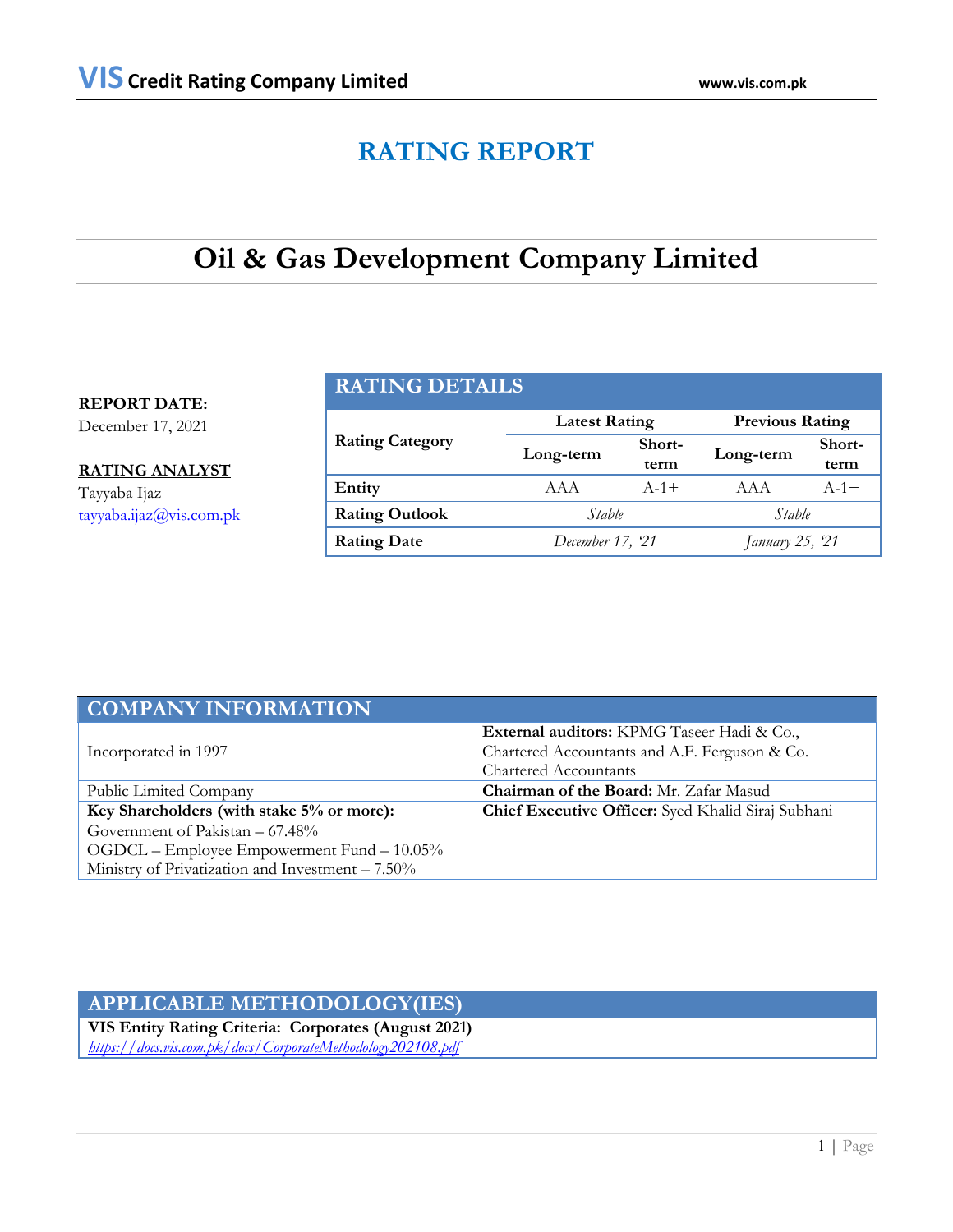## **Oil & Gas Development Company Limited**

# **OVERVIEW OF THE**

# **INSTITUTION RATING RATIONALE**

*Oil & Gas Development Company Limited (OGDCL) was incorporated as a Public Limited Company in October 1997. Core business activities of the Company involve exploration, development and production of oil and gas resources, including their sale and related activities.*

### **Profile of Chairman:**

*Mr. Zafar Masud is a seasoned banker and entrepreneur with around 27 years of diverse experience in banking, entrepreneurship, development finance and corporate governance. In addition to serving as member Independent Monitory Policy Committee, he has served as Director in Boards of major public and private sector entities including State Bank of Pakistan, Oil & Gas Development Company Limited, Port Qasim Authority, Quaid-e-Azam Thermal Power (Private) Limited and Gadoon Textile Mills Limited.*

#### **Profile of CEO:**

*Syed Kahlid Siraj Subhani holds a well-versed executive career spanning over three decades in corporate conglomerates in Pakistan and various overseas engagements in the capacity of vice president and board member. Mr. Subhani is a chemical engineer with Executive Management Program from Haas School of Business from University of California. Some of his prior engagements include working as president and CEO of Engro Corporation Limited, Engro Fertilizers Limited, Engro Polymers and Chemicals Limited, Thal Nova Power and Thar Private Limited. Mr. Subhani is presently a director on the Board of Fauji Fertilizer Bin Qasim Limited and a member of their human resource and technical and investment committees.* 

The assigned ratings to Oil & Gas Development Company Limited (OGDCL) incorporate sound sponsor profile as majority shares of the Company are held by the Government of Pakistan. The ratings also reflect systemic importance of the Company to the national economy as the largest upstream Oil and Gas Company in Pakistan. The low business risk of the company emanates from its robust margins, providing considerable cushion against volatility in international oil prices. Higher production of crude oil and LPG coupled with increase in average realized prices of gas and LPG have contributed to higher revenues in the outgoing year. Despite some decrease in net profitability due to exchange loss and lower finance income, the Company generated healthy bottomline in FY21. Moreover, recovery in oil price and rising trend in gas and LPG prices reflected positively on Company's financials in 1QFY22. OGDCL has an assured product off-take amid excess demand of oil & gas vis-à-vis local supply. Ratings also take into account low financial risk profile of the Company as evident from debt-free capital structure and strong liquidity profile. Despite rising trend in industry wide inter-corporate debt, the Company continues to manage its capital expenditure requirements through internal cash flows.

#### **Key Rating Drivers**

**Strong sponsor profile and sound corporate governance framework:** The assigned ratings take into account strong ownership structure of OGDCL, as 67.48% shareholding is held by the Government of Pakistan (GoP) while 7.5% shareholding is held by the Ministry of Privatization and Investment. All the nominations on the Board of Directors (BoD) are made by the GoP. In the Extraordinary General Meeting held on March 17, 2021, eleven (11) directors namely Mr. Zafar Masud, Mian Asad Hayaud Din, Mr. Mather Niaz Rana, Mr. Kamran Ali Afzal, Mr. Mumtaz Ali Shah, Mr. Muhammad Haroon-ur- Rafique, Syed Khalid Siraj Subhani, Mr. Akbar Ayub Khan, Mr. Muhammad Riaz Khan, Mrs. Shamama Tul Amber Arbab and Mr. Jahanzaib Durrani were elected by the shareholders. Subsequently, Dr. Iftikhar Amjad replaced Mr. Kamran Ali Afzal on April 12, 2021 and Dr. Arshad Mahmood replaced Mian Asad Hayaud Din on 25 May 2021. Mr. Zafar Masud is serving as Chairman of the Board since March 31, 2021 following the retirement of Mr. Qamar Javaid Sharif. Syed Khalid Siraj Subhani assumed the acting charge of MD/CEO upon relinquishment of the charge by Mr. Shahid Salim Khan on October 20, 2021. Mr. Subhani holds a well-versed executive career spanning over three decades in corporate conglomerates in Pakistan and various overseas engagements in the capacity of vice president and Board member. Dr. Iftikhar Amjad has resigned from the BoD of the Company effective November 29, 2021. Presently, the Board comprises ten members including Chairman and MD/CEO. In line with best practices, at least one-third of the board comprises independent directors. OGDCL's Board includes four independent directors, five nonexecutive directors and one executive director. There were some structural changes in the Board committees to ensure effective implementation of sound internal control system and compliance with the Code of Corporate Governance. Presently, OGDCL has four Board committees, namely i) Audit Committee, ii) HR & Nomination Committee, iii) Risk Management Committee and iv) Business Development & Operations Committee. Latest composition of BoD is given as follows:

| Category                                | <b>Names</b>                   | Date of                   |  |
|-----------------------------------------|--------------------------------|---------------------------|--|
|                                         |                                | Appointment               |  |
|                                         | Mr. Akbar Ayub Khan            | $17th$ Mar 2021           |  |
| Independent<br><b>Directors</b>         | Mr. Muhammad Riaz Khan         | $17th$ Mar 2021           |  |
|                                         | Mrs. Shamama Tul Amber Arbab   | 17 <sup>th</sup> Mar 2021 |  |
|                                         | Mr. Jahanzaib Durrani          | $17th$ Mar 2021           |  |
| Executive                               | Syed Khalid Siraj Subhani      | 20th Oct 2021             |  |
| <b>Director</b>                         |                                |                           |  |
| $Non-$<br>Executive<br><b>Directors</b> | Mr. Zafar Masud                | $17th$ Mar 2021           |  |
|                                         | Dr. Arshad Mahmood             | 25 <sup>th</sup> May 2021 |  |
|                                         | Mr. Mathar Niaz Rana           | 17 <sup>th</sup> Mar 2021 |  |
|                                         | Mr. Muhammad Haroon-ur-Rafique | 17 <sup>th</sup> Mar 2021 |  |
|                                         | Mr. Mumtaz Ali Shah            | 17 <sup>th</sup> Mar 2021 |  |

OGDCL also has an independent internal audit department, the scope and role of which is approved by the BoD, whilst the head of internal audit reports directly to the Audit Committee. The board has established a system of sound internal control and set in place adequate systems and controls to ensure that an appropriate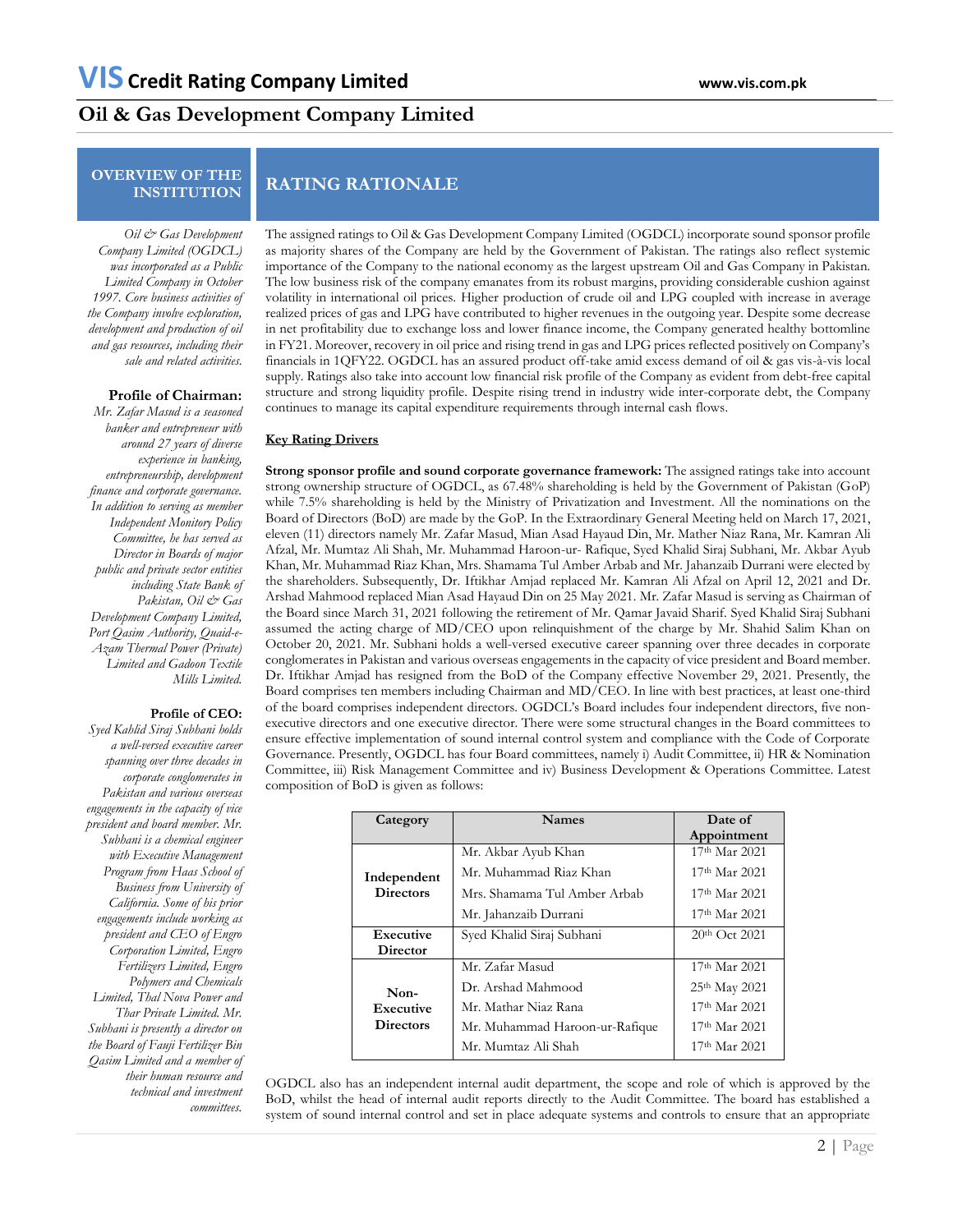control environment exists in the Company spanning E&P activities, financial reporting and compliance activities. Consequent upon resignation of Mr. Irteza Ali Qureshi, Mr. Muhammad Anas Farook has been assigned the duties of Chief Financial Officer w.e.f. August 31, 2021.

**Exploration led growth strategy remains in place:** OGDCL remained the largest E&P Company in Pakistan with exploration coverage of 91,795 sq. km which represents a share of 42% (end-Sep'20: 37%) of Pakistan's total area under exploration at end-Sep'2021. At end-1QFY22, business exploration portfolio comprised 50 owned and operated joint venture exploration licenses (end-Sep'20: 43). In addition, the Company has working capital interest in 9 exploration blocks operated by other E&P companies (end-Sep'20: 7). In line with growth strategy, OGDCL acquired 2,539 Line km of 2D and 600 sq. km of 3D seismic data in FY21 vis-à-vis 3,407 Line km of 2D seismic data in the preceding year. This represents 79% and 69% of the total 2D and 3D seismic data acquisition in Pakistan, respectively. During FY21, OGDCL spud 20 wells (FY20: 25 wells) which included ten exploratory/appraisal wells, eight development wells and two re-entry/side track wells. Moreover, drilling and testing of eleven wells pertaining to FY20 were also completed. In line with its vision to expand business internationally, OGDCL along with consortium members; PPL (operator), MPCL and GHPL participated in the second competitive exploration bid round held by Abu Dhabi National Oil Company (ADNOC) in December 2019 and offshore block-5 in Abu Dhabi was awarded to the consortium on August 31, 2021. The award of concession is the first opportunity for Pakistani E&P companies to explore, appraise and develop oil and gas resources in Abu Dhabi.

The Company's exploratory efforts led to six new oil and gas discoveries (FY20: 5 discoveries) having expected cumulative daily production potential of 26 MMcf of gas and 850 barrels of oil. These include new reserves at Togh Bala-1, Siab-1 (Samanasuk) and Siab-1 (Lumshiwal/Hangu) in district Kohat, KP province, Lakhi Rud X-1 in district Musa Khel and Jandran X-4 in district Barkhan, Balochistan province and Sial-1 in district Hyderabad, Sindh province. Subsequently, three discoveries were made at wali-1 (Kawagarh), wali-1 (Hangu) and Wali-1 (Lockhart) in the district FR Lakki, KPK, in 1QFY22, with a cumulative daily production potential of 37 MMcf of gas and 2,850 barrels of oil. Preliminary reserves estimate attributable to these discoveries are 333 billion cubic feet of gas and 16 million barrels of oil, combined 79 million barrels of oil equivalent.

Completion of ongoing development projects remains a focus of the management in order to optimize oil, gas and LPG production. In this regard, for Qadirpur Compression project, compressors have been delivered at the project site while commissioning work is underway. For Maru-Reti Compression project, compressors have been delivered at the project site while hiring of principal contractors (PC) is in progress; this project is expected to complete in Aug'22. Dakhni Compression project, in which OGDCL has 100% working interest, is expected to complete by Mar'23. Conceptual study and front end engineering design work have been completed while preparation of tender documents for hiring of engineering, procurement, construction and commissioning (EPCC) contractor are underway. Other two projects, KPD-TAY and Uch compression, are expected to complete in Jul and Oct'23, respectively. Presently, basic/front end engineering design work and preparation of tender documents are in progress for hiring EPCC contractors for both projects. Whereas, conceptual study for KPD-TAY has been completed while the same is being revised for Uch Compression project.

**Increase in crude oil and LPG production while maintaining highest market share:** OGDCL is market leader in E&P sector of Pakistan. Despite natural decline of reserves at various mature producing fields, OGDCL's production of LPG increased primarily on account of start-up of production from Mela and Saand fields along with higher production from Nashpa, KPD-TAY and non-operated JV fields. The average daily net production of LPG increased to 803 tons per day (FY20: 739 tons per day) in FY21 which further increased to 805 tons per day in 1QFY22. Similarly, average daily net crude oil production increased to 36,892 barrels per day (36,073 barrels per day) barrels showing an increase of 2% mainly due to commencement of production from Togh, Mangrio and Saand fields combined with increase in production from Pasahki, Rajian, Chanda, Dhok Hussain, Nashpa and non-operated JV fields. The same trend continued in 1QFY22 with an increase in crude oil production to 37,347 barrels per day (1QFY21: 36,221 barrels per day). The Company's production contributed around 47%, 29% and 36% (FY21: 48%, 29% and 37%; FY20: 46%, 29% and 34%) towards Country's total oil, natural gas and LPG production, respectively, in 1QFY22.

OGDCL's average daily net saleable gas production was lower at 870 MMcf per day (FY20: 893 MMcf per day) in the outgoing year which was mainly due to natural decline at KPD-TAY, Dakhni, Sinjhoro, Qadirpur, Maru-Reti and Loti fields. Similarly, decline in production share from NJV fields combined with less gas intake from Qadirpur field by M/s Engro Powergen and M/s Liberty Power Limited and from Uch field by M/s UPL-I & II resulted in lower gas output. In 1QFY22, average daily net saleable gas production was recorded lower at 845 MMcf per day (1QFY21: 904 MMcf per day) mainly due to natural decline at KPD and Qadirpur fields. In addition, some decrease in production was the result of annual turnaround at production fields of Qadirpur, Mela and Nashpa during the month of August. Furthermore, decline in production share from NJV fields combined with less gas intake from Uch fields by M/s UPL owing to less power demand by WAPDA contributed towards lower gas output. Average daily net saleable crude oil, gas and LPG production including share in both operated and non-operated JV fields is tabulated as follows: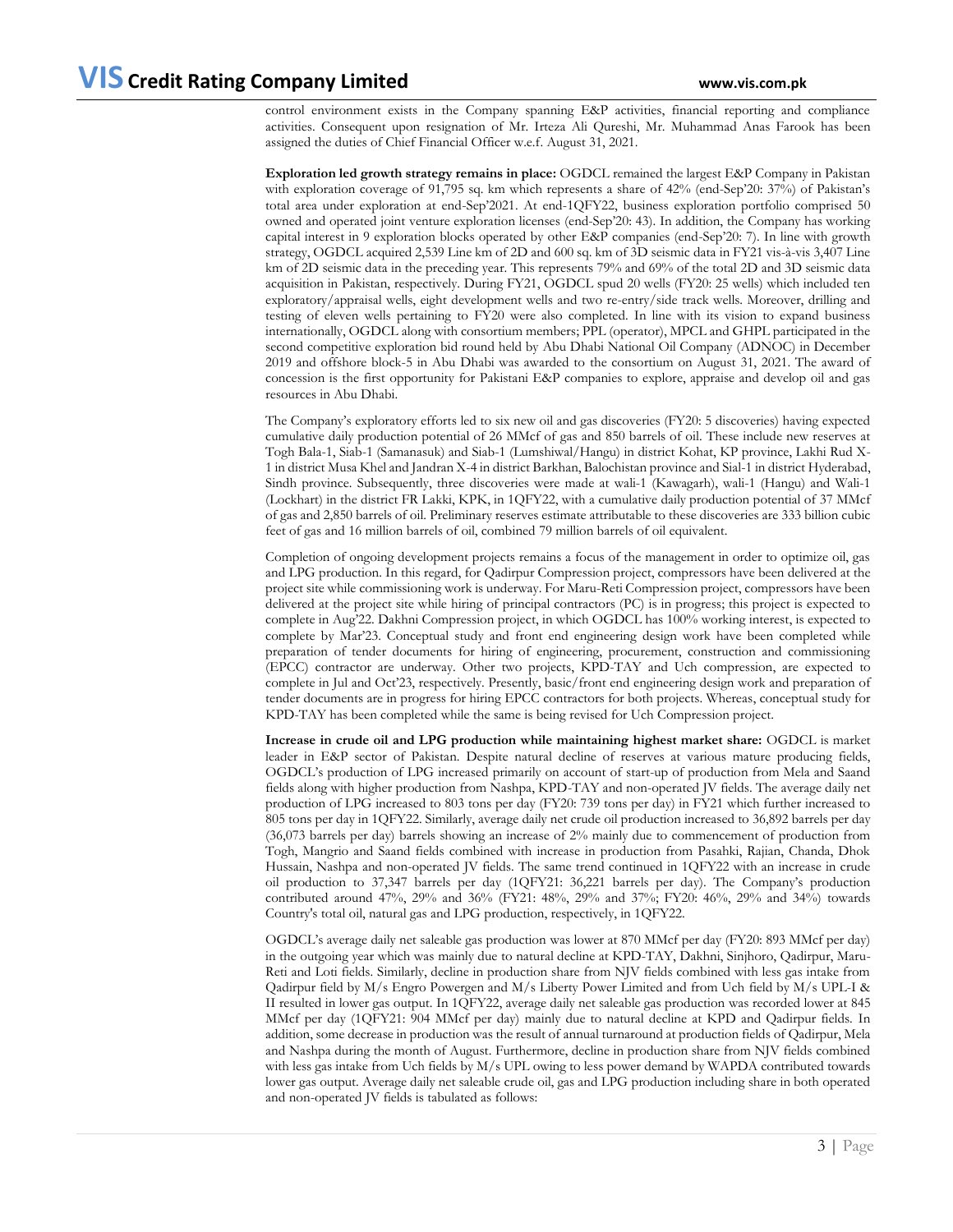| www.vis.com.pl |
|----------------|
|                |
|                |
|                |

| Products   | Units of<br>Measurement | <b>FY20</b> | <b>FY21</b> | 10FY22 |
|------------|-------------------------|-------------|-------------|--------|
| Crude Oil  | Barrels per day         | 36,073      | 36,892      | 37,347 |
| Gas        | MMcf per day            | 893         | 870         | 845    |
| <b>LPG</b> | Tons per day            | 739         | 803         | 805    |

In order to address natural decline and sustain production from mature fields, OGDCL carried out a total of 72 and 22 work-over jobs in FY21 and 1QFY22, respectively. Remaining recoverable reserves of oil and gas on 3P basis were 184 million barrels (FY20: 194 million barrels) and 10,973 billion cubic feet (FY19: 11,196 billion cubic feet), respectively at end-FY21. The reserve life for oil and gas fields on 2P (Proven and Probable) basis was 9 years and 20 years respectively, at end-FY21.

**Increase in average realized prices of gas and LPG supported topline along with the positive impact of higher production of crude oil:** Net revenue was recorded higher at Rs. 239.1b (FY20: Rs. 232.9b) during the outgoing year. While average realized price of crude oil remained largely stagnant at USD 46.7/ barrel (FY20: USD 46.8/barrel) during the outgoing year, higher production contributed positively to the topline. In addition, lower quantity of gas sold was more than offset by increase in average realized prices of gas and LPG to Rs 383.9/Mcf (FY20: Rs 356.8/Mcf) and Rs 66,345/Ton (FY20: Rs 63,997/Ton), respectively. Gas remained the largest revenue contributor, however, its proportion decreased to 51% (FY20: 54%) in net revenue while share of crude oil and LPG increased to 40.7% (FY20: 39.0%) and 8.1% (FY20: 7.1%) respectively; others remained at 0.2% (FY20: 0.2%). Gross margins, though decreased slightly, remained robust at 58.4% (FY20: 59.4%). Increase in operating expenses on account of uptick in salaries, wages and benefits, workover charges, and repair maintenance have primarily impacted gross margins. Other income decreased on account of exchange loss and decline in interest income. Meanwhile, exploration and prospecting expenditure and general and administrative expenses decreased during FY21. Finance cost was also recorded lower along with decrease in expense related to worker's profit participation fund. Accounting for taxation, the Company generated net profit of Rs. 91.5b (FY20: Rs. 100.9b) in the outgoing year.

During 1QFY22, net revenue increased to Rs. 71.5b (1QFY21: Rs. 56.3) mainly as a result of overall increase in average prices of product mix leading to notable improvement in gross margin to 64.7% vis-à-vis 57.7% in the corresponding period last year. Average basket price of crude oil rose to USD 71.43/barrel (1QFY21: USD 42.95/barrel) leading to average realized price of USD 62.23/barrel (1QFY21: USD 38.74/barrel). Average realized prices of gas and LPG also increased to Rs. 391.49/Mcf (1QFY21: Rs. 372.99/Mcf) and Rs 97,039/ton (1QFY21: Rs. 58,951/ton), respectively. In addition, increase in other income mainly due exchange gain has positively impacted the profitability along with decrease in exploration and prospecting expenses. The Company recorded profit after tax of Rs. 33.6b (1QFY21: 23.3b) with higher net margin of 47.0% (1QFY21: 41.4%).

**Increase in asset base largely manifested in trade debts and investment portfolio:** Total assets stood higher at Rs. 990.6b (FY21: Rs. 956b; FY20: Rs. 889b) at end-1QFY22. The increase was mainly manifested in higher trade debts amounting Rs. 383.3b (FY21: Rs. 358.8b; FY20: Rs. 307.6b) owing to prevailing inter-corporate circular debt receivable from gas companies and oil refineries. Trade debts include overdue amount of Rs. 322.4m (FY21: Rs. 303.8b; FY20: Rs. 262.5b) at end-1QFY22, out of which, Rs. 143.9b (FY21: Rs. 141.5b; FY20: Rs. 130.5b) and Rs. 122.8b (FY21: Rs. 114.9b; FY20: Rs. 106.6b) stand overdue against Sui Southern Gas Company Limited and Sui Northern Gas Pipeline Limited, respectively. Nevertheless, receivables of the Company are guaranteed by the Government of Pakistan, thereby implying low credit risk. In order to expedite recovery of trade receivables, regular follow-up activities continued with gas distribution companies and refineries along with reporting position of receivables to Ministry of Finance and Ministry of Energy on a daily basis. Moreover, GoP is also pursuing for satisfactory settlement of inter-corporate circular debt.

Fixed asset base primarily comprises property, plant and equipment (1QFY22: Rs. 95.2b; FY21: Rs. 95.7b; FY20: Rs. 100.7b) and development and production assets (1QFY22: Rs. 104.9b; FY22: Rs. 100.4b; FY20: Rs. 101.4b). Long-term investments, inclusive of current portion, augmented to Rs. 176.1b (FY21: Rs. 168.0b; FY20: Rs. 156.3b) by end-1QFY22. Investment portfolio comprised investment in Mari Petroleum Company Limited (MPCL) of Rs. 24.9b (FY21: Rs. 23.1b; FY20: Rs. 18.6b), TDRs of Rs. 12.5b (FY21: Rs. 12.1b; FY20: Rs. 12.7b) and TFCs of Rs. 134.5b (FY21: Rs. 132.7b; FY20: 125.0b). The TFCs represent investment in Privately Placed TFCs amounting to Rs. 82b issued by Power Holding (Pvt.) Limited (PHPL), a government owned entity, for partial resolution of inter-corporate debt. Markup due on TFCs as of Sep 30, 2021, amounted to Rs. 52.5b (FY21: Rs. 50.7b; FY20: Rs. 43.0b) out of which Rs. 52.1b (FY21: Rs. 48.5m; FY20: Rs. 39.6m) was past due. Although the said instrument continues to remain non-performing, comfort is drawn on the back of sovereign guarantee provided by GoP on the related principal and mark-up. Lease receivables, inclusive of current portion, amounted to Rs. 59.6b (FY21: Rs. 59.5b; FY20: Rs. 61.2b) at end-1QFY22. Current portion of net investment in lease includes amounts billed to customers of Rs 16.8b (FY21: Rs 16.8b; FY20: Rs. 11.4b) out of which Rs 15.4b (FY21: Rs 15.3b; FY20: Rs. 9.9b) is overdue on account of inter-corporate debt. The Company has contractual right and is entitled to charge interest if lease payments are delayed beyond agreed payment terms, however, the same is recognized when received by the Company.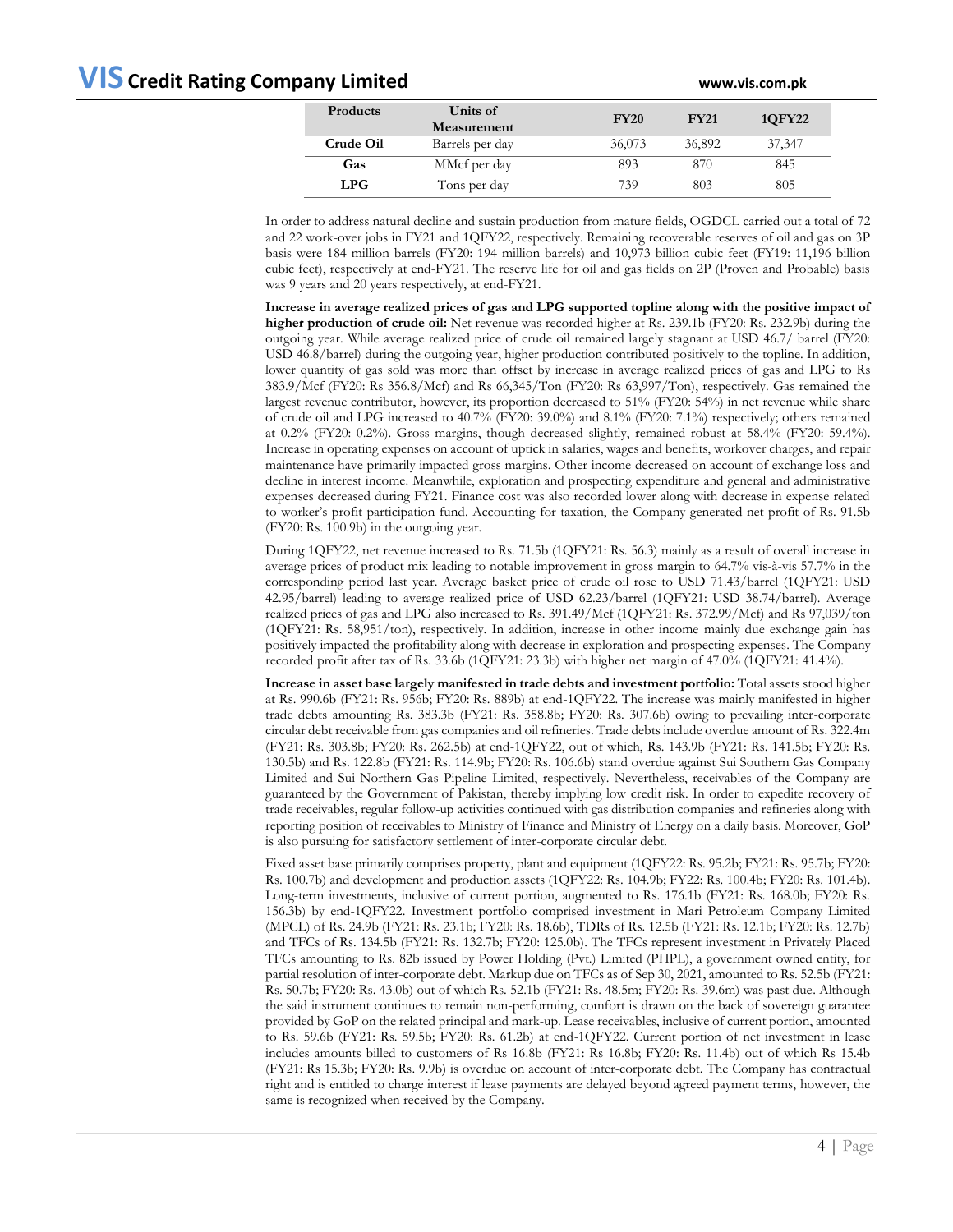**Strong capitalization indicators and liquidity position:** Liquidity position of the Company is supported by healthy cash flow generation and sizeable investment portfolio. Despite some decrease in profitability in FY21, OGDCL generated Rs. 95.3b (FY20: Rs. 86.8b) in funds from operations (FFO) mainly due to decrease in royalty paid. FFO improved further in 1QFY22 in line with higher profitability. Current ratio remained sizeable at 6.9x (FY21: 6.4x; F20: 6.2x). OGDCL continues to maintain debt-free balance sheet while equity base augmented to Rs. 803.3b (FY21: Rs. 769.6b; FY20: Rs. 710.6b) by end-1QFY22 on the back of profit retention. During the outgoing year, the Company paid final dividend of Rs. 10.7b for FY20 and interim dividends of Rs. 23.2b for FY21. Debt leverage continued to remain on the lower side as the asset base is primarily funded through equity (1QFY22: 0.23x; FY21: 0.24x; FY20: 0.25x).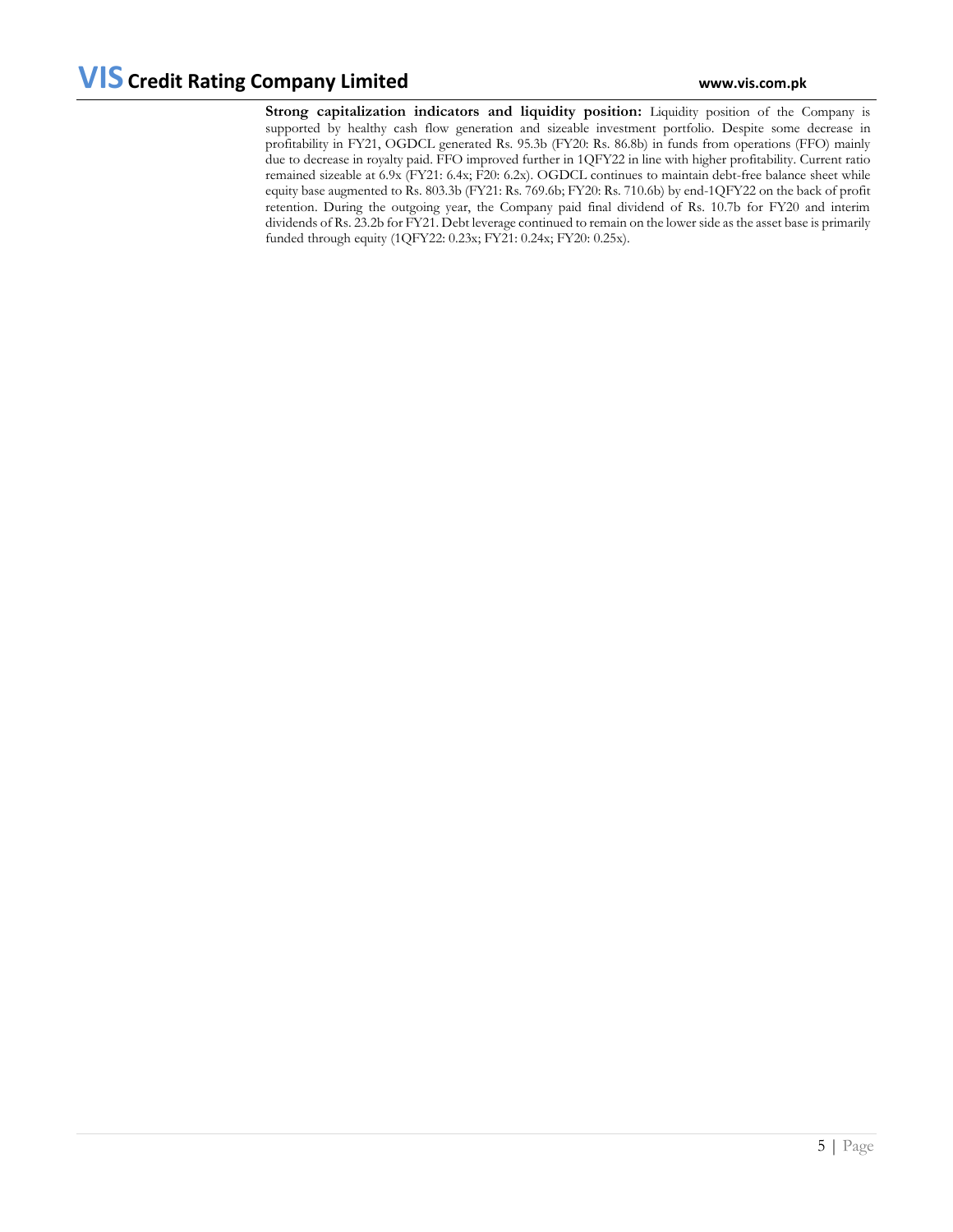# **Oil & Gas Development Company Limited Annexure I**

| <b>FINANCIAL SUMMARY</b>                      |                   | (amounts in PKR billions) |             |               |
|-----------------------------------------------|-------------------|---------------------------|-------------|---------------|
| <b>BALANCE SHEET</b>                          | <b>FY19</b>       | <b>FY20</b>               | <b>FY21</b> | <b>1QFY22</b> |
|                                               | (Restated)        | (Restated)                |             |               |
| Property, Plant and Equipment                 | 100.9             | 100.7                     | 95.7        | 95.2          |
| <b>Development and Production Assets</b>      | 92.0              | 101.4                     | 100.4       | 104.9         |
| Long-term Investments (incl. current portion) | 136.7             | 156.3                     | 168.0       | 176.1         |
| Lease Receivables (including current portion) | 56.1              | 61.2                      | 59.5        | 59.6          |
| <b>Other Non-Current Assets</b>               | 24.2              | 25.7                      | 26.4        | 24.8          |
| <b>Short-Term Investments</b>                 | 74.7              | 47.7                      | 56.4        | 63.1          |
| <b>Trade Debts</b>                            | 231.9             | 307.6                     | 358.8       | 383.3         |
| <b>Income Tax - Advance</b>                   | 20.0              | 37.1                      | 45.8        | 40.8          |
| <b>Cash &amp; Bank Balances</b>               | 20.6              | 16.8                      | 7.4         | 5.8           |
| <b>Other Current Assets</b>                   | 38.0              | 34.4                      | 37.6        | 37.0          |
| <b>Total Assets</b>                           | 795.1             | 889.0                     | 956.0       | 990.6         |
| <b>Trade and Other Payables</b>               | 46.7              | 63.6                      | 72.4        | 71.5          |
| <b>Non-current Liabilities</b>                | 78.9              | 89.1                      | 84.7        | 87.0          |
| <b>Short Term Borrowings</b>                  |                   |                           |             |               |
| Long Term Financing (Inc. current maturity)   |                   |                           |             |               |
| <b>Other Liabilities</b>                      | 23.2              | 25.8                      | 29.3        | 28.8          |
| <b>Total Liabilities</b>                      | 148.8             | 178.4                     | 186.3       | 187.3         |
| <b>Total Equity</b>                           | 646.2             | 710.6                     | 769.6       | 803.3         |
| Paid-Up Capital                               | 43.0              | 43.0                      | 43.0        | 43.0          |
|                                               |                   |                           |             |               |
| <b>INCOME STATEMENT</b>                       | <b>FY19</b>       | <b>FY20</b>               | <b>FY21</b> | 1QFY22        |
| <b>Net Sales</b>                              | 261.5             | 232.9                     | 239.1       | 71.5          |
| <b>Gross Profit</b>                           | 167.1             | 138.4                     | 139.7       | 46.3          |
| <b>Profit Before Tax</b>                      | 176.6             | 144.4                     | 129.0       | 52.3          |
| Profit After Tax                              | 118.4             | 100.9                     | 91.5        | 33.6          |
| <b>FFO</b>                                    | 139.7             | 86.8                      | 95.3        | 32.9          |
|                                               |                   |                           |             |               |
| <b>RATIO ANALYSIS</b>                         | <b>FY19</b>       | <b>FY20</b>               | <b>FY21</b> | 1QFY22        |
| Gross Margin (%)                              | 63.9%             | 59.4%                     | 58.4%       | 64.7%         |
| Net Margin (%)                                | 45.3%             | 43.3%                     | 38.3%       | 47.0%         |
| FFO to Long-Term Debt                         | $\qquad \qquad =$ | $\overline{\phantom{a}}$  |             |               |
| FFO to Total Debt                             |                   |                           |             |               |
| Debt Servicing Coverage Ratio (x)             |                   |                           |             |               |
| ROAA $(%)$                                    | 16.2%             | 12.0%                     | $9.9\%$     | $13.8\%*$     |
| ROAE $(\% )$                                  | 19.8%             | 14.9%                     | 12.4%       | $17.1\%*$     |
| Debt Leverage (x)                             | 0.23              | 0.25                      | 0.24        | 0.23          |
| Current Ratio (x)                             | 7.3               | 6.2                       | 6.4         | 6.9           |
| Dividend Payout Ratio (%)                     | $40.0\%$          | $28.8\%$                  | 32.4%       | 22.4%         |

\**Annualized*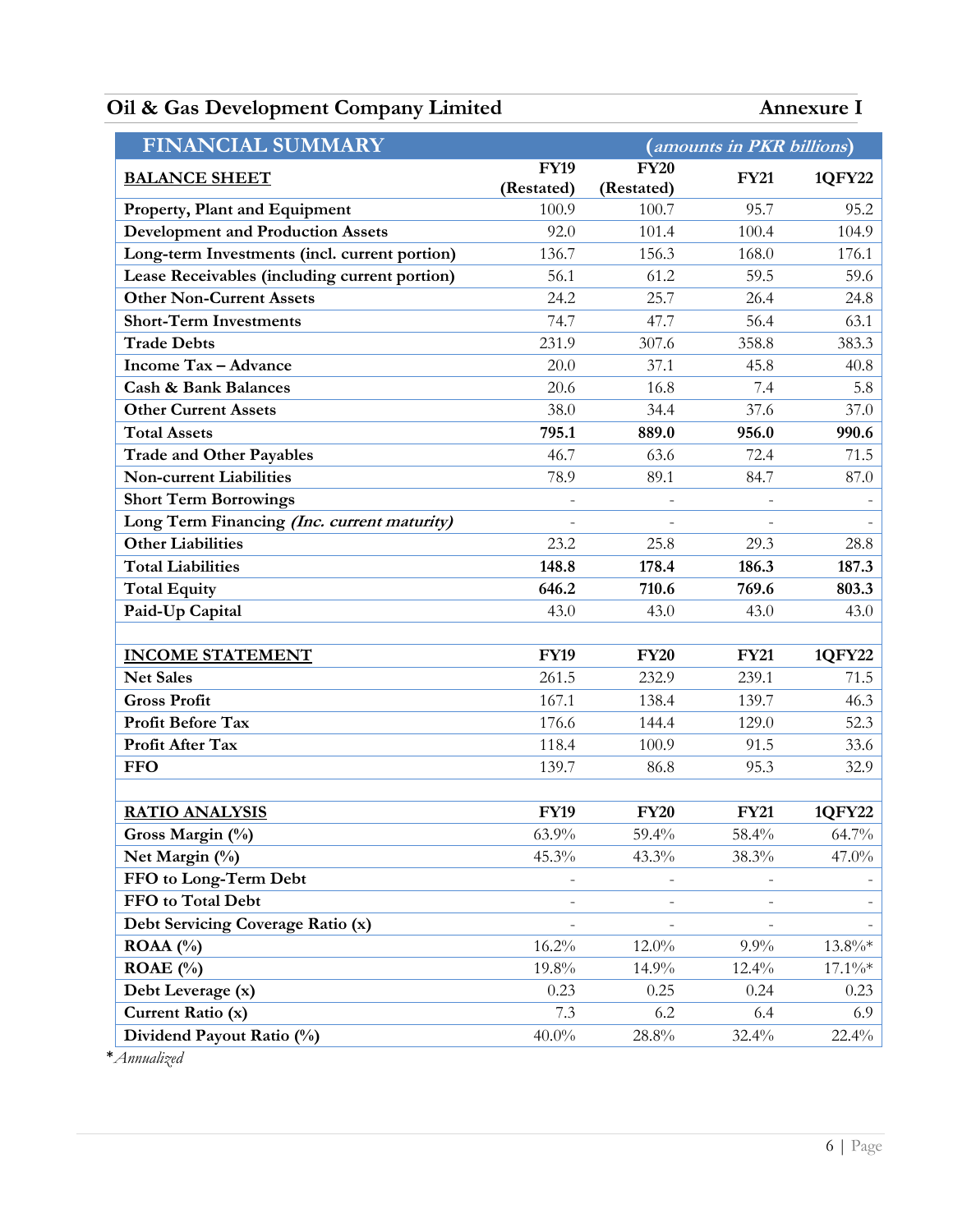## **ISSUE/ISSUER RATING SCALE & DEFINITIONS Annexure II**

# **VIS** Credit Rating Company Limited

### **RATING SCALE & DEFINITIONS: ISSUES / ISSUERS**

#### Medium to Long-Term

#### AAA

Highest credit quality; the risk factors are negligible, being only slightly more than for risk-free Government of Pakistan's debt.

### AA+, AA, AA-

High credit quality; Protection factors are strong. Risk is modest but may vary slightly from time to time because of economic conditions.

#### A+, A, A-

Good credit quality; Protection factors are adequate. Risk factors may vary with possible changes in the economy.

#### BBB+, BBB, BBB-

Adequate credit quality; Protection factors are reasonable and sufficient. Risk factors are considered variable if changes occur in the economy

#### BB+, BB, BB-

Obligations deemed likely to be met. Protection factors are capable of weakening if changes occur in the economy. Overall quality may move up or down frequently within this category.

#### B+, B, B-

Obligations deemed less likely to be met. Protection factors are capable of fluctuating widely if changes occur in the economy. Overall quality may move up or down frequently within this category or into higher or lower rating grade.

#### ccc

Considerable uncertainty exists towards meeting the obligations. Protection factors are scarce and risk may be substantial.

A high default risk

cc

A very high default risk

Defaulted obligations

#### Rating Watch: VIS places entities and issues on 'Rating Watch' when it deems that there are conditions present that necessitate re-evaluation of the assigned rating(s). Refer to our 'Criteria for Rating Watch' for details. www.vis.com.pk/images/criteria\_watch. pdf

Rating Outlooks: The three outlooks 'Positive', 'Stable' and 'Negative' qualify the potential direction of the assigned rating(s). An outlook is not necessarily a precursor of a rating change. Refer to our 'Criteria for Rating Outlook' for details.www.vis.com.pk/ images/criteria\_outlook.pdf

(SO) Rating: A suffix (SO) is added to the ratings of 'structured' securities where the servicing of debt and related obligations is backed by some sort of financial assets and/or credit support from a third party to the transaction. The suffix (SO), abbreviated for 'structured obligation', denotes that the rating has been achieved on grounds of the structure backing the transaction that enhanced the credit quality of the securities and not on the basis of the credit quality of the issuing entity alone.

### Short-Term

#### $\Delta - 1 +$

Highest certainty of timely payment; Short-term liquidity, including internal operating factors and /or access to alternative sources of funds, is outstanding and safety is just below risk free Government of Pakistan's short-term obligations.

 $A-1$ 

High certainty of timely payment; Liquidity factors are excellent and supported by good fundamental protection factors. Risk factors are minor.

#### $A-2$

Good certainty of timely payment. Liquidity factors and company fundamentals are sound. Access to capital markets is good. Risk factors are small.

#### $A-3$

Satisfactory liquidity and other protection factors qualify entities / issues as to investment grade. Risk factors are larger and subject to more variation. Nevertheless, timely payment is expected.

#### B

Speculative investment characteristics; Liquidity may not be sufficient to ensure timely payment of obligations.

Capacity for timely payment of obligations is doubtful.

(bir) Rating: A suffix (bir) is added to the ratings of a particular banking facility obtained by the borrower from a financial institution. The suffix (blr), abbreviated for 'bank loan rating' denotes that the rating is based on the credit quality of the entity and security structure of the facility.

'p' Rating: A 'p' rating is assigned to entities, where the management has not requested a rating, however, agrees to provide informational support. A 'p' rating is shown with a 'p' subscript and is publicly disclosed. It is not modified by a plus (+) or a minus (-) sign which indicates relative standing within a rating category. Outlook is not assigned to these ratings. Refer to our 'Policy for Private Ratings' for details. www.vis.com.pk/images/ policy\_ratings.pdf

'SD' Rating: An 'SD' rating is assigned when VIS believes that the ratee has selectively defaulted on a specific issue or obligation but it will continue to meet its payment obligations on other issues or obligations in a timely manner.

### 7 | Page